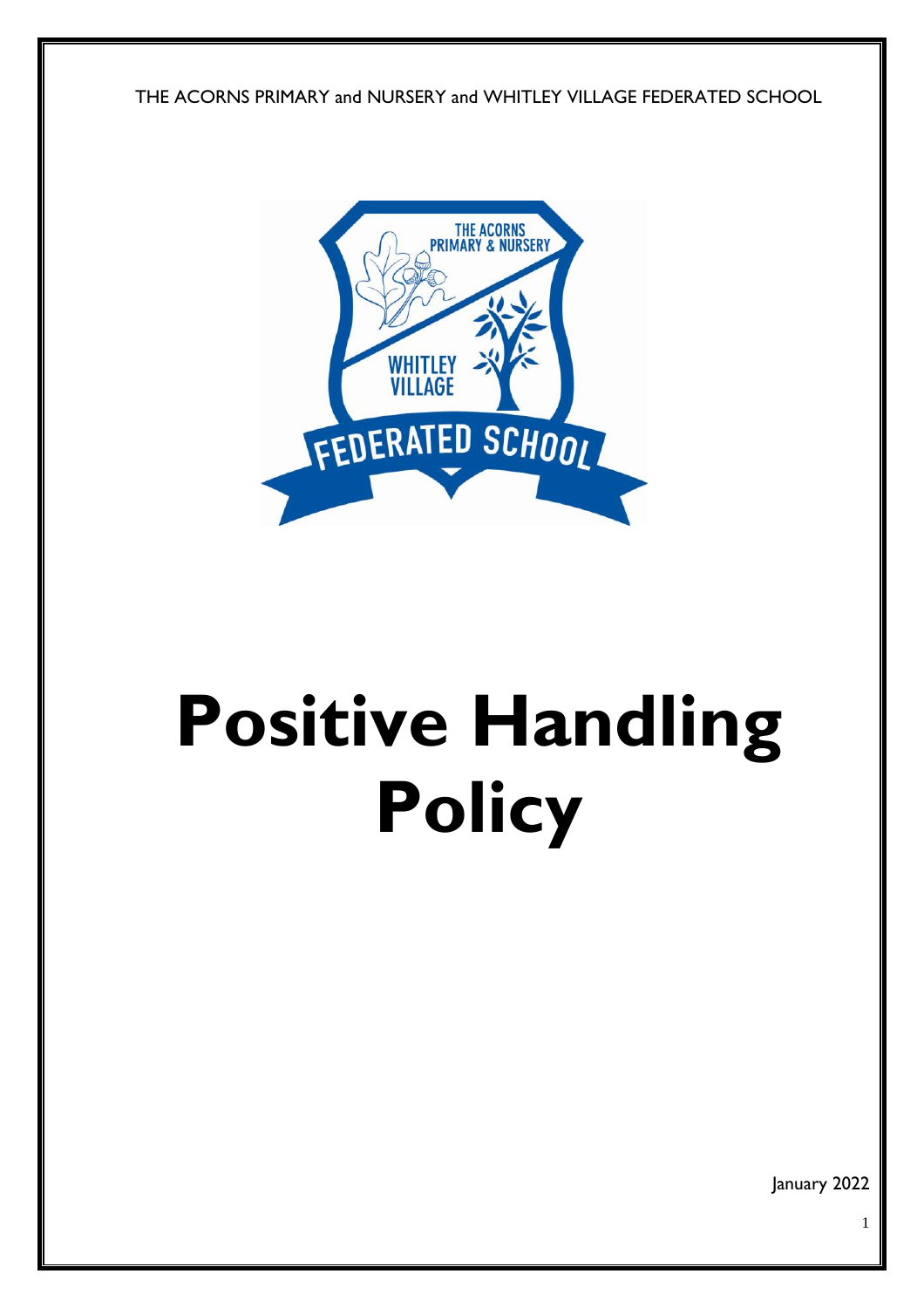# **We are a Rights Respecting School with No Outsiders**

## **Article 28: Every child has the right to an education. Discipline in schools must respect children's dignity and their rights.**

## **Policy Statement**

It is recognised that the vast majority of pupils in our school respond positively to our behaviour and conduct expectations. The well-being, welfare and safety of all pupils and staff are of paramount importance. It is acknowledged that in exceptional circumstances, staff may need to take action in situations where the use of a physical intervention may be required to keep a child safe. The purpose of this policy is to clarify the systems in place for all teaching and support staff, to support them in relation to the use of positive handling to manage challenging behaviour. It is also intended to inform children, parents, carers, families, relevant stakeholders of the legal framework, and staff our position in relation to positive handling, and systems and procedures that we follow.

There is a common misconception that any physical contact with a child is in some way unlawful. This is NOT true and never has been.

*"It is not illegal to touch a pupil. There are occasions when physical contact, other than reasonable force, with a pupil is proper and necessary. Examples of where touching a pupil might be proper or necessary: holding the hand of the child at the front/back of the line when going to assembly or when walking together around the school; when comforting a distressed pupil; when a pupil is being congratulated or praised; to demonstrate how to use a musical instrument; to demonstrate exercises or techniques during PE lessons or sports coaching; to give first aid." Page 5, The Use of Reasonable Force – Advice for head teachers, staff and governing bodies – July 2011*

At the Federation, we constantly strive to create a calm and caring environment that minimises the risk of incidents arising that might require the use of positive handling. In addition to this, pupils who regularly or are highly likely to present with challenging behaviour that requires positive handling, have an individual Risk Reduction Plan (RRP). Many staff are trained in Team Teach *(de-escalation and positive handling)* which is accredited and nationally recognised as good practice to defuse conflict situations and where controlling positive handling is only used as a last resort. We will always deescalate first including: distract, cajole, persuade and negotiate with children as well as reminding them of rules, privileges, rewards and sanctions. There may be circumstances, however, where verbal de-escalation alone is not enough to deal with the risks that present themselves, and physical steps need to be taken in order to keep the child safe.

*This policy has been draw up taking cognisance of DFE guidance: The Use of Reasonable Force (July 2013), Section 93 of The Education and Inspections Act 2006, DFES guidance LEA/264/2003: Guidance on the Use of Restrictive Positive handlings for Pupils with Severe Behavioural Difficulties (Sept 2003) and the joint DFES/DOH guidance: Guidance for Restrictive Positive handlings (July 2002).*

*This policy should be read in conjunction with the school's Relationship Policy, Health and Safety Policy and Child Protection Policy.*

Every effort will be made to ensure that all staff at the Federation:

- i. clearly understand this policy and their responsibilities in the context of their Duty of Care in taking appropriate measures where positive handling is necessary.
- ii. are provided with appropriate training to deal with incidents safely and effectively.

#### **Underpinning values**

Everyone attending or working in our schools has a right to:

- **•** recognition of their unique identity;
- **•** be treated with respect and dignity;
- **EXEC** learn and work in a safe environment;
- be protected from harm, violence, assault and acts of verbal abuse.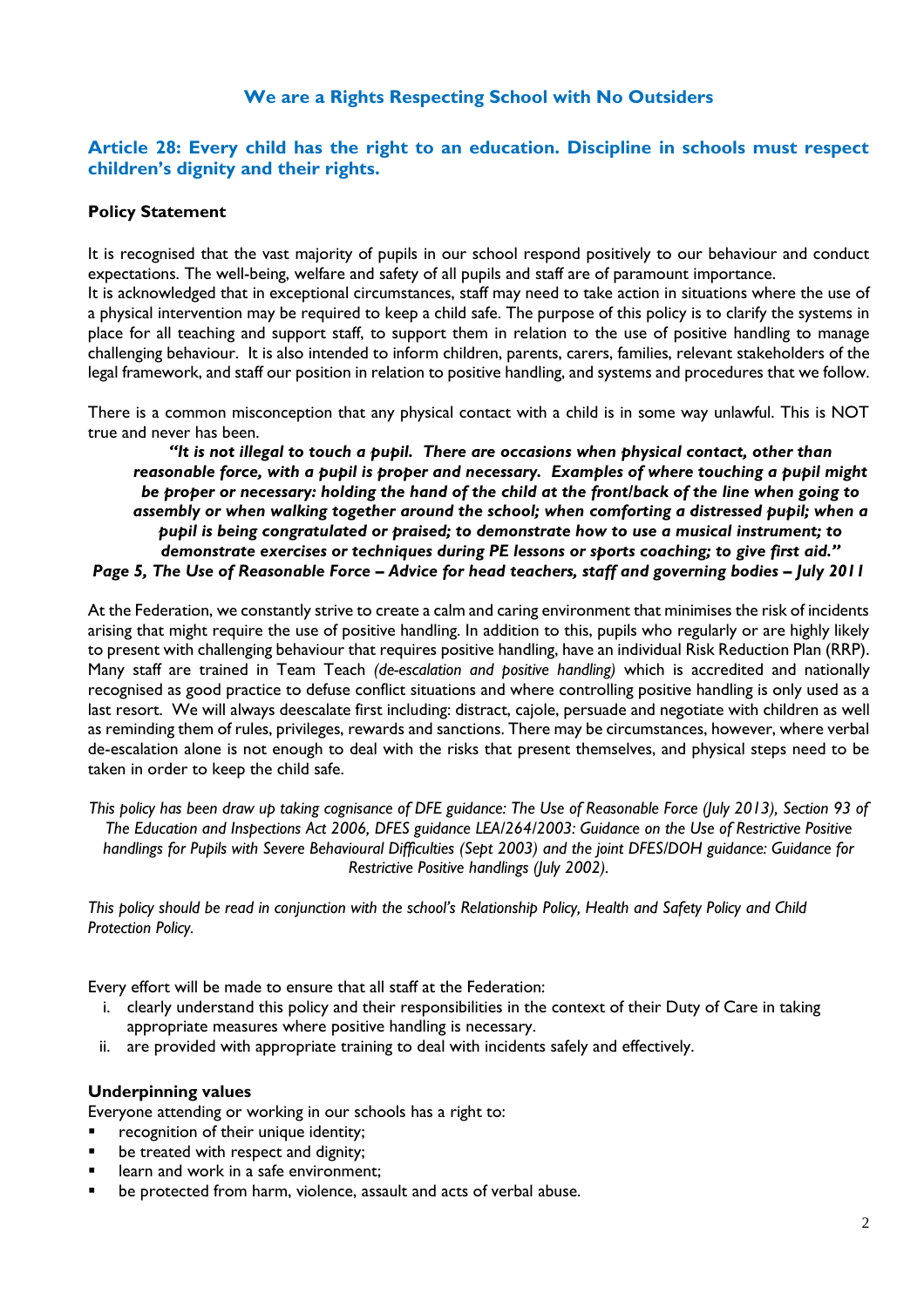Pupils attending The Acorns and Whitley Village Federated Schools and their parents/carers have a right to:

- individual consideration of pupil needs by the staff who have responsibility for their care and protection;
- expect staff to undertake their duties and responsibilities in accordance with the school's policies;
- be informed about school rules, relevant policies and the expected conduct of all pupils and staff working in school;
- be informed about the school's complaints procedure

The school will ensure that pupils are given support to understand the need for and respond to clearly defined limits, which govern behaviour in the school.

## **Strategies for Dealing with Challenging behaviour**

Show care and concerns by acknowledging unacceptable behaviour and requesting alternatives using negotiation, reason and distraction.

- Give clear directions for pupils to stop.
- Remind them about rules and likely outcomes.
- Well-chosen language is used to de-escalate situations.
- Remove an audience or take vulnerable pupils to a safer place.
- Make the environment safer by moving furniture and removing objects which could be used as weapons.
- Use positive touch to guide or escort pupils to somewhere less pressured.
- Ensure that colleagues know what is happening and get help.

#### **Seclusion and Withdrawal**

Seclusion:where an adult or child is forced to spend time alone against their will in a locked room or room which they cannot leave. Seclusion could be deemed to be a breach of a person's human rights unless sanctioned by a lawful order, or unless used in an emergency situation where there is significant risk of harm. Children will never be locked in a room. Seclusion, where a child must spend time alone, will only ever be used in exceptional and extreme circumstances where the risks involved are absolutely outweighed by the risks that are presented. In this situation, a child should be continually observed and a 2 minute record should be kept recording actions and behaviour. Any time in seclusion should be kept to an absolute minimum.

Withdrawal: which involves removing the child from a situation which causes anxiety or distress to a location where they can be continuously observed and supported until they are ready to resume their usual activities. This can mean removing a child from the class/group to allow them time to calm down or to prevent a situation from escalating. They may need time away from staff and pupils (either on their own or in another class/group) in order to break the cycle/pattern of their behaviour or to reduce their level of anxiety/distress. This "quiet time" could be time in the playground, a quiet room, or sitting in an office supervised by a member of the leadership team.

#### **Primary Prevention:**

- The consistent use of the federation behaviour management policy including Pivotal Education strategies;
- The deployment of appropriate staffing numbers;
- The deployment of appropriately trained and competent staff;
- Avoiding situations and triggers known to provoke challenging behaviour;
- Creating opportunities for choice and achievement;
- Developing staff expertise through a programme of Continuous Professional Development;
- Exploring pupils' preferences relating to the way/s in which they are managed.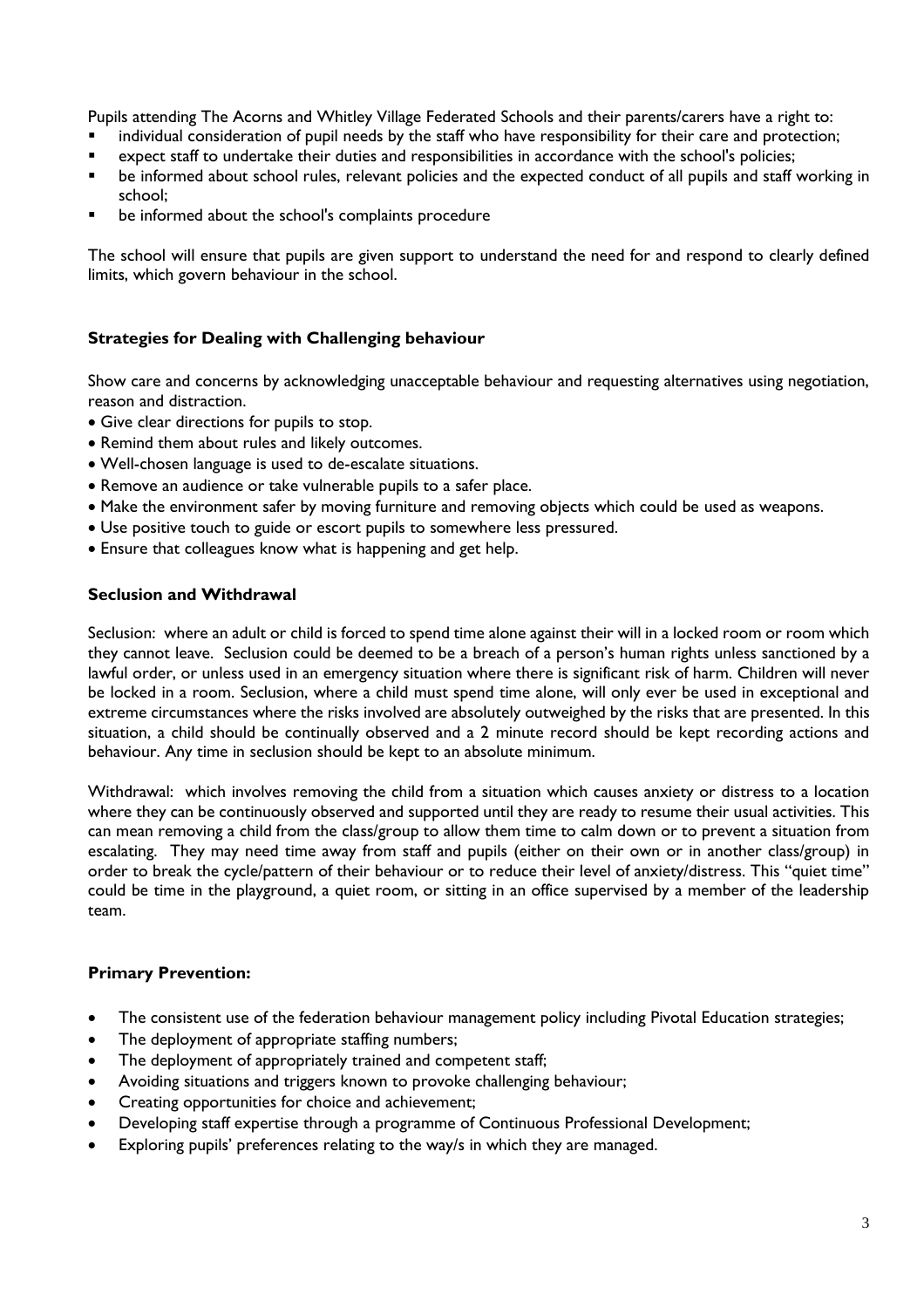## **Secondary Prevention:**

This involves the recognition of the early stages of a behavioural sequence that is likely to develop into violence or aggression and in employing higher level 'diffusion' techniques to avert any further escalation. Where there is clear evidence that behaviour is escalating rapidly into aggression, violence or high levels of unsafe behaviour, the use of positive handling at an early stage in the sequence may be justified if it is clear that:

- Primary prevention has not been effective, and
- The risks associated with **NOT** using positive handling are greater than the risks of using positive handling, and
- Other appropriate methods, which do not involve positive handling, have been tried without success.

Every effort will be made to resolve conflicts positively and without harm to pupils or staff, property, buildings or the environment. Some or all of the following approaches should be taken according to the circumstances of the incident:

- Verbal acknowledgement of unacceptable behaviour with request for the pupil to refrain; (this includes negotiation, care and concern)
- Further verbal reprimand stating:
	- that this is the second request for compliance;
	- an explanation of why observed behaviour is unacceptable;
	- an explanation of what will happen if the unacceptable behaviour continues.
- Warning of intention to intervene physically and that this will cease when the pupil complies, if possible summon assistance from other staff.
- Positive handling. **Reasonable, proportionate and necessary** force must be used in line with legislation and guidance.

## **Article 3: The best interest of the child must be a top priority in all decisions and actions that affect children.**

## **The Legal Implications**

## **Duty of Care**

All staff working within the school have a 'Duty of Care' to the children and as such may face a situation where positive handling is the only option left available to them, in order to ensure safety. Staff who have a Duty of Care have lawful justification for taking reasonable physical steps to prevent injury to any person, or damage to property. Staff are not obliged to physically intervene but must take some action e.g. request clearly and repeatedly for the pupil to stop the undesired actions. Taking no action i.e. not calling for assistance which results in a person being injured, could leave a member of staff open to an allegation that they were in neglect of their Duty of Care.

## **Article 19: Governments must do all they can to ensure that children are protected from all forms of violence, abuse, neglect and bad treatment… by anyone who looks after them.**

#### **The Children's Act 2004**

Staff will always follow the principles enshrined in the above act whereby the safety and wellbeing of the children is paramount. Staff will act in accordance with the 'best interests principle', acting honestly and in good faith to protect what they perceive to be the best interests of the child/children.

#### **Section 93**

Section 93 of the Education and Inspections Act 2006 'The Power of Members of Staff to Use Force' states: A member of the staff of a school may **use such force as is reasonable** in the circumstances to prevent a pupil from doing, or continuing to do any of the following;

*injuring themselves or others, or causing damage to property*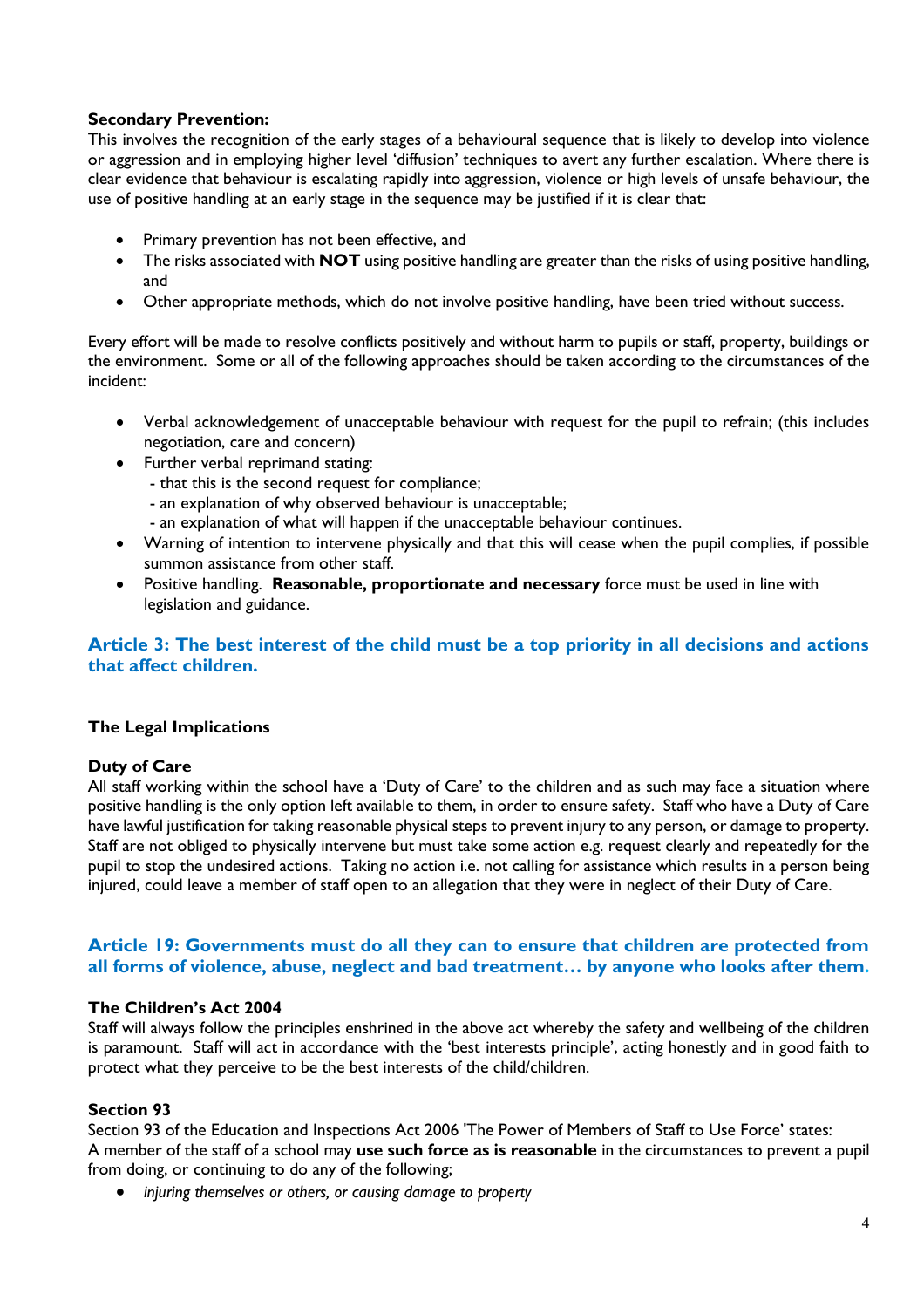- *compromising the good order or discipline of the school.*
- *committing an offence*

This policy allows for the positive handling of pupils in high risk or dangerous situations. This must not include any form of physical punishment and should be limited to the minimum force absolutely necessary for the minimum amount of time.

Examples of situations where the guidance could apply:

- when a pupil attacks a member of staff;
- when a pupil attacks another pupil;
- when a pupil is engaged in, or is on the verge of committing, deliberate damage or vandalism;
- when a pupil is causing, or at risk of causing, injury or damage by accident, by rough play, or by misuse of resources or objects (for example, throwing objects from the balcony or misusing equipment on the sports field)
- when a pupil absconds from class or tries to leave the school and is at risk of harm;
- when a pupil persistently refuses to obey a staff's instruction to leave a classroom;
- when a pupil is seriously disrupting a lesson through physical outbursts.

# **The Application of Force**

The application of any form of physical control inevitably carries an attached risk of unintended harm and this places staff and the school at risk of potential litigation. It can only be justified according to the circumstances described in this policy. Staff, therefore, have a responsibility to follow this policy and to seek alternative strategies wherever possible in order to prevent the need for positive handling. Staff need to be aware that they are responsible for:

- assessing risks (dynamic risk assessment) related to individual circumstances which may arise in the course of their day-to-day duties, and
- making judgements about when the use of force is **necessary** and the degree of force which may be regarded as **proportionate and reasonable** to manage a situation

Staff need to be aware that they are required to justify their actions in writing through recording and reporting procedures. If possible, the use of positive handling should ensure that a second or third adult is present to assist with and/or witness the incident. Staff must be aware of DfE recommendations around 'Use of Reasonable Force' and never hold pupils in such a way that they may have difficulty breathing. During any incident involving the use of force, staff are expected to continue to use all available verbal and non-verbal support and de-escalation strategies to defuse difficult situations.

# **Reasonable Force**

There is no legal definition of 'reasonable force'. It will always depend upon the circumstances of each individual case. However, for the purpose of this policy and the implementation of it at the Federation, the clarification provided in the DfE guidance document 'Use of Reasonable Force', 2013 is used.

*The use of any degree of force is unlawful if the particular circumstances do not warrant the use of physical force.*

*The degree of force employed must be in proportion to the circumstances of the incident and must be the minimum needed to achieve the desired result.*

Whether the degree of force used is reasonable will also be determined by the child's age, gender, stature, medical history, level of physical, emotional and intellectual development, special needs, and social context.

## **Definitions of Positive Handling**

Positive Handling describes a broad spectrum of risk reduction strategies. Positive handling is a holistic approach involving policy, guidance, management of the environment, and deployment of staff. It also involves personal behaviour, diversion, diffusion, and de-escalation.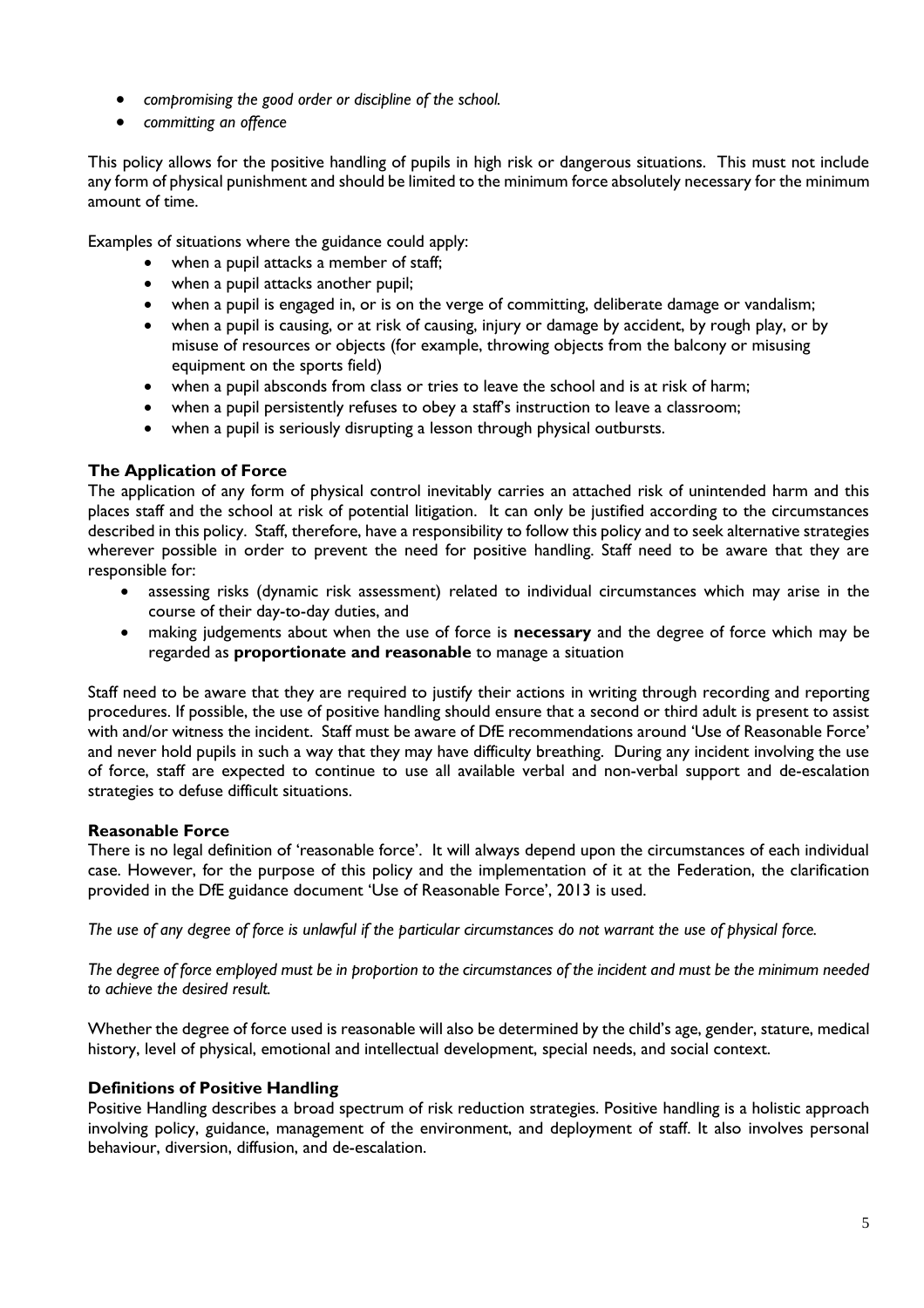*A planned intervention is one that is described/outlined in a specific pupil's Positive Handing Plan. This should cover most interventions, as possible scenarios will be identified and planned for when the PHP is drawn up.* 

*An emergency positive handling may be necessary if a situation arises that was not foreseen or is uncharacteristic of the pupil. Members of staff retain their Duty of Care to pupils and any response, even in an emergency, must be proportionate to the circumstances. Staff should use the minimum force necessary to prevent injury and maintain safety.* 

## **Risk Reduction Plans (RRP)**

Where behavioural records and/or risk assessment identifies a need for a planned approach, RRP's are written for individual children With parental consent, these plans may be shared with other agencies/services supporting the child to facilitate consistency of approach so far as is possible.

The RRP will identify the key drivers and trigger points for a child's behaviour and a gradual and graded system of staff response which may include the application of gradually increasing or decreasing levels of force in response to the child's behaviour*.*

Any techniques used will take account of a young person's;

- age, gender;
- level of physical, emotional and intellectual development;
- special needs;
- social context.

#### **Personal Safety**

There may be times when a member of staff may need to defend themselves from a physical assault or to 'break away' from a child who has taken hold of them (e.g. biting). It is acknowledged that with some disengagement techniques pupils may encounter some minimal discomfort when appropriate release techniques are used. However, this is very brief and poses less of a risk than the behaviour they are employed in response to e.g. biting. Any minimal discomfort (example scratching and bruising) to the child should not automatically be considered as excessive force by the member of staff.

#### **Responsibility of Staff**

All staff at the federation have authority to use reasonable force to control or restrain pupils and act in their duty of care. Adults must avoid putting themselves into physical danger. If self-defence is necessary, then the minimum force must be used considering the pupil's best interests.

Under the 'Health and Safety at Work' act, employees have a responsibility to report any circumstances which give rise to an increased risk to their health and safety. Staff who have, or acquire, permanently or temporarily, any medical condition that may impact on their ability to carry out positive handling have a duty to report these to the Executive Headteacher immediately, as there may be an impact on their own safety and that of colleagues and/or pupils.

#### **Help Protocols**

The expectation at this Federation is that all staff should support one another. This means that staff always offer help and accept it. Help does not always mean taking over. It may mean remaining nearby in case help is needed, getting somebody else, or teaching a colleague's group or class. Colleagues support each other by acting as critical friends during and after incidents.

## **Training Issues**

When positive handling is required the Federation is committed to using Team-Teach philosophy and techniques. Team-Teach Ltd is a training provider that is accredited through ICM (Institute of Conflict Management) and adheres to their Code of Practice on positive handling.